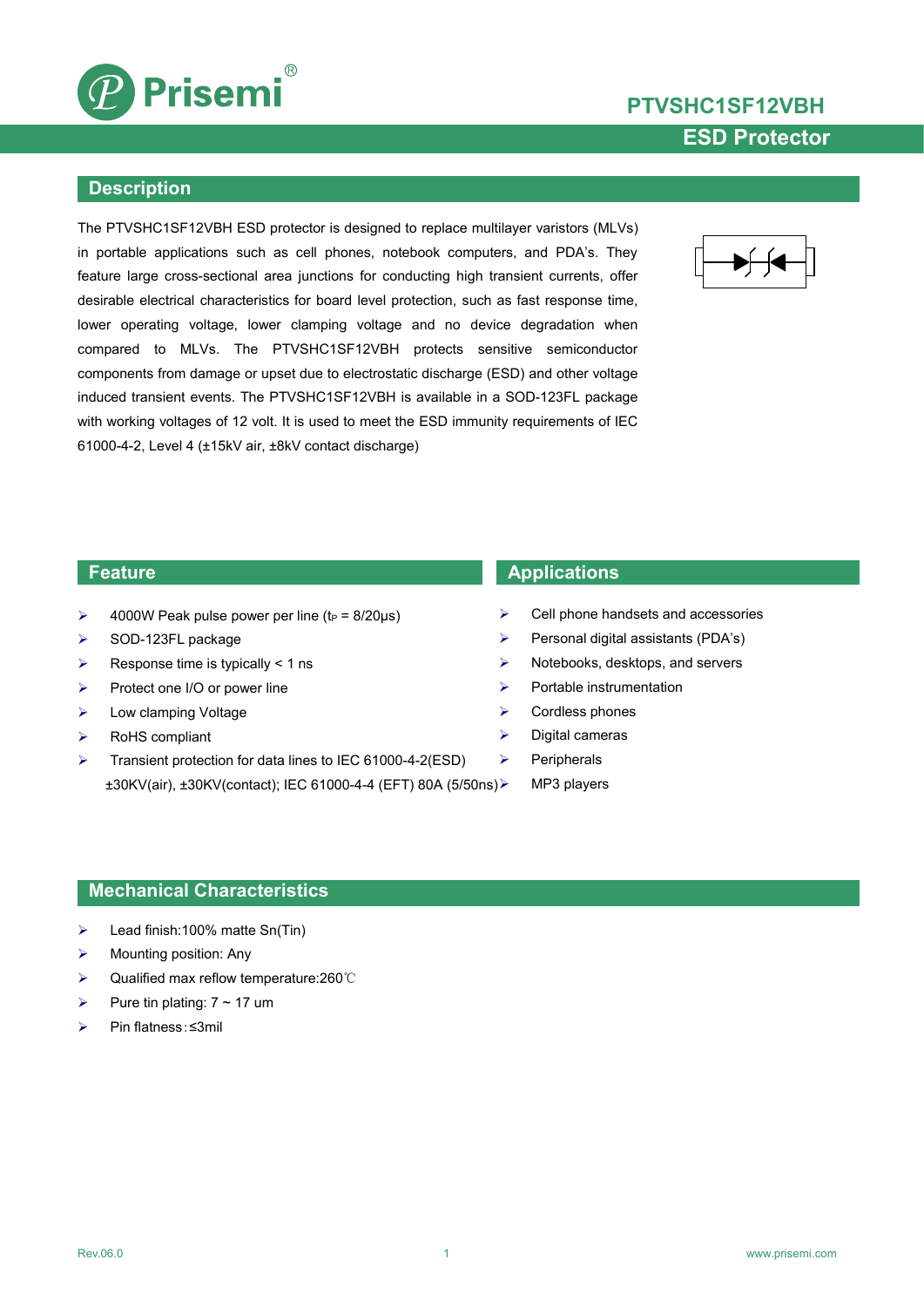### **Electronics Parameter**

| <b>Symbol</b>    | <b>Parameter</b>                     |                                                             |
|------------------|--------------------------------------|-------------------------------------------------------------|
| V <sub>RWM</sub> | Peak Reverse Working Voltage         | $_{\rm lPP}$                                                |
| I <sub>R</sub>   | Reverse Leakage Current @ VRWM       |                                                             |
| <b>VBR</b>       | Breakdown Voltage $@$ I <sub>T</sub> |                                                             |
| Iт               | <b>Test Current</b>                  | Iт<br>V <sub>C</sub> V <sub>BR</sub> V <sub>RWM</sub><br>ΙR |
| $_{\rm lpp}$     | Maximum Reverse Peak Pulse Current   |                                                             |
| $V_C$            | Clamping Voltage @ I <sub>PP</sub>   |                                                             |
| $P_{PP}$         | Peak Pulse Power                     |                                                             |
| CJ               | Junction Capacitance                 |                                                             |



# **Electrical characteristics per line@25**℃**( unless otherwise specified)**

| <b>Parameter</b>             | <b>Symbol</b>           | <b>Conditions</b>                  | Min. | Typ. | Max. | <b>Units</b> |
|------------------------------|-------------------------|------------------------------------|------|------|------|--------------|
| Peak Reverse Working Voltage | <b>V</b> <sub>RWM</sub> |                                    |      |      | 12   | V            |
| <b>Breakdown Voltage</b>     | <b>V<sub>BR</sub></b>   | $I_t = 1mA$                        | 13   | 14   | 15   | V            |
| Reverse Leakage Current      | <b>I</b> R              | $V_{RWM} = 12V$                    |      |      |      | μA           |
| <b>Clamping Voltage</b>      | $V_{C}$                 | $I_{PP} = 90A$ $t_P = 8/20\mu s$   |      | 21   | 24   | V            |
| <b>Clamping Voltage</b>      | $V_{C}$                 | $I_{PP} = 140A$ $t_P = 8/20 \mu s$ |      | 24   | 27   | V            |
| <b>Clamping Voltage</b>      | $V_C$                   | $I_{PP} = 160A$ $t_P = 8/20\mu s$  |      | 25   | 28   | V            |
| Junction Capacitance         | $C_j$                   | $V_R = 0V$ f = 1MHz                |      | 430  | 550  | pF           |

## **Absolute maximum rating@25**℃

| <b>Rating</b>                          | <b>Symbol</b>               | <b>Value</b>    | <b>Units</b> |
|----------------------------------------|-----------------------------|-----------------|--------------|
| Peak Pulse Power ( $t_P = 8/20\mu S$ ) | $P_{pp}$                    | 4000            | W            |
| Lead Soldering Temperature             | Tι                          | 260 (10 sec)    | $^{\circ}$ C |
| <b>Operating Temperature</b>           | ТJ                          | $-55$ to $+125$ | $^{\circ}$ C |
| Storage Temperature                    | $\mathsf{T}_{\textsf{STG}}$ | $-55$ to $+150$ | $^{\circ}$ C |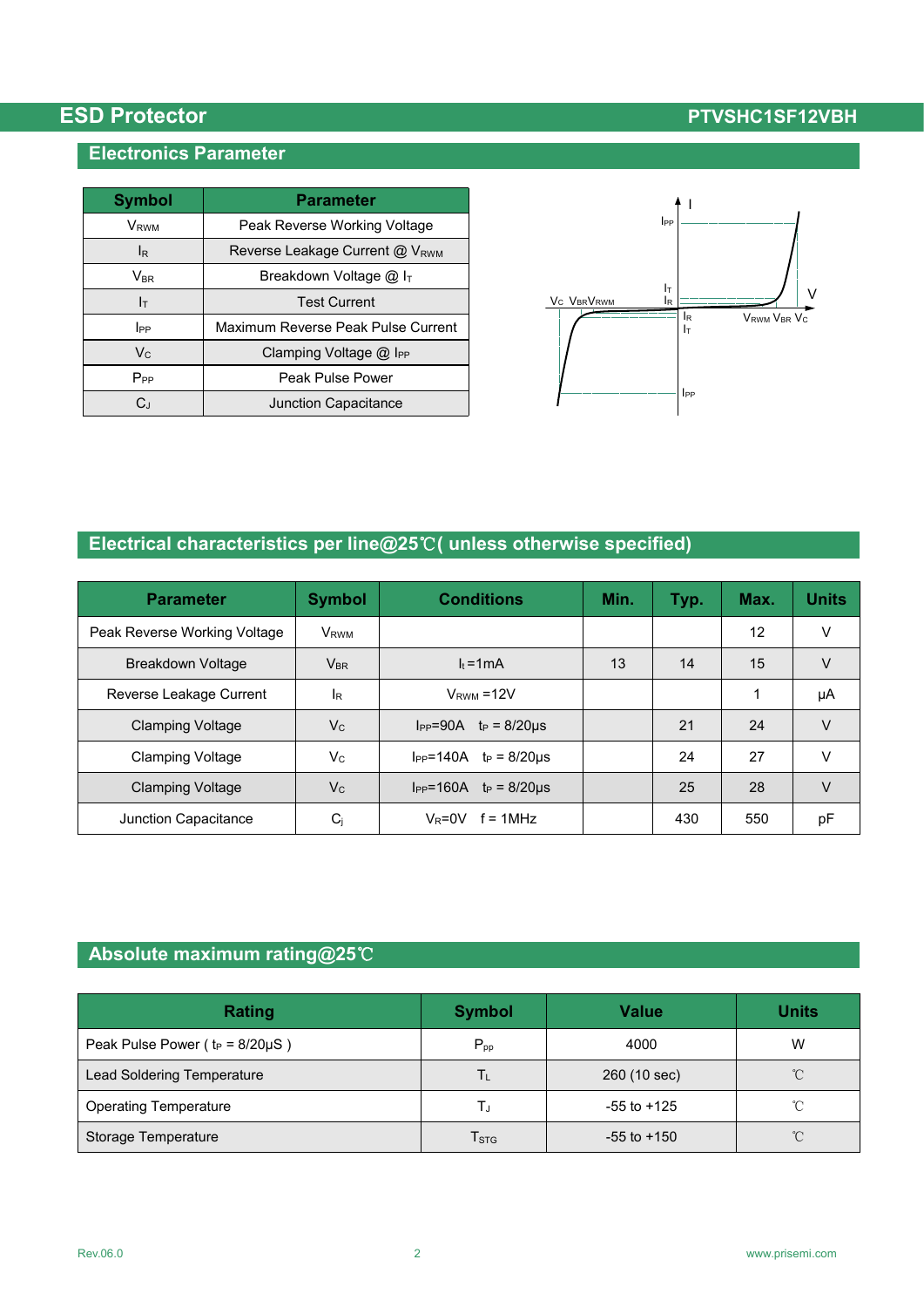## **Typical Characteristics**









Fig 1.Pulse Waveform **Fig 2.Power Derating Curve** 

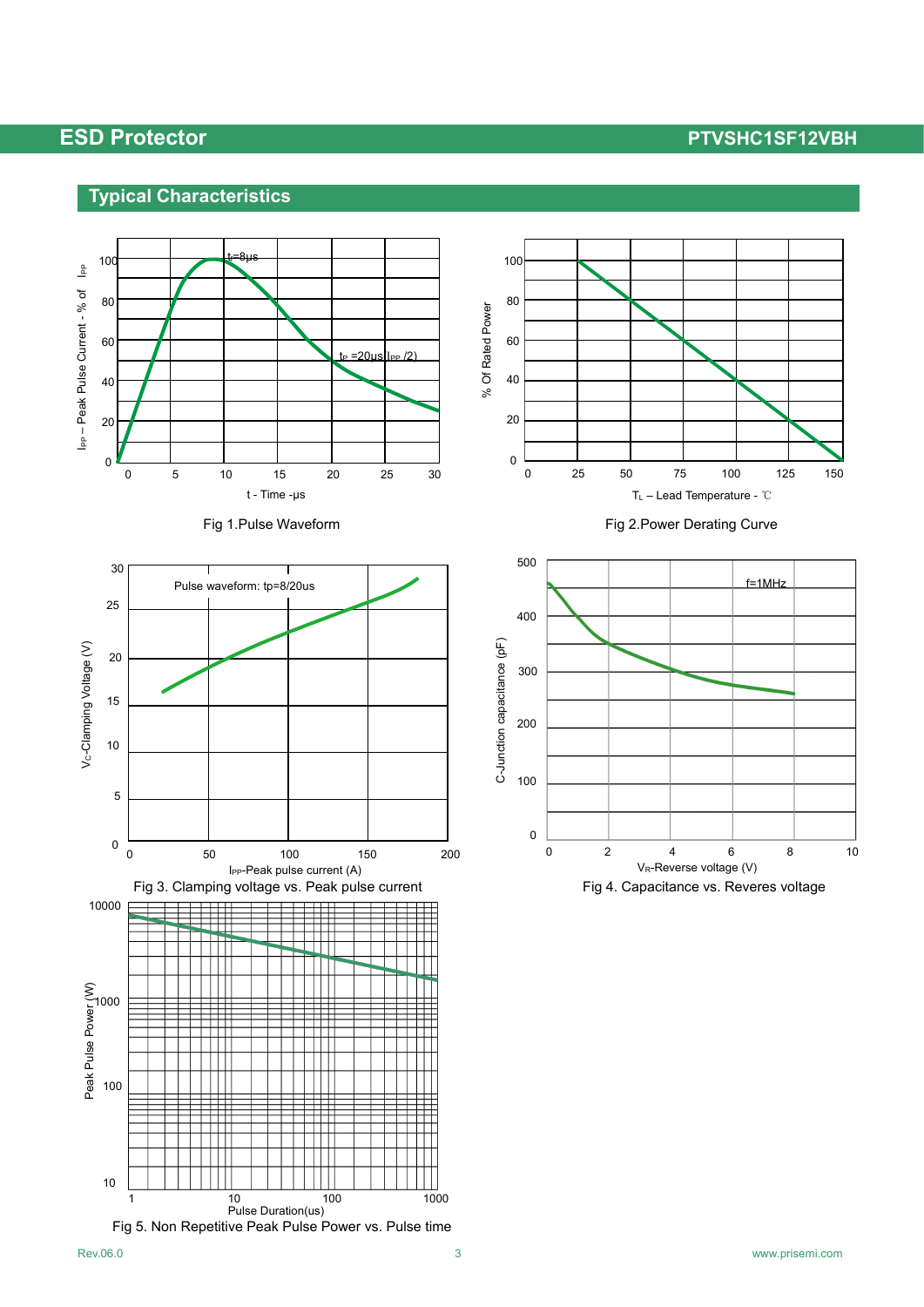## **Solder Reflow Recommendation**



Peak Temp=257℃, Ramp Rate=0.802deg. ℃/sec

### **PCB Design**

For TVS diodes a low-ohmic and low-inductive path to chassis earth is absolutely mandatory in order to achieve good ESD protection. Novices in the area of ESD protection should take following suggestions to heart:

- $\triangleright$  Do not use stubs, but place the cathode of the TVS diode directly on the signal trace.
- $\triangleright$  Do not make false economies and save copper for the ground connection.
- $\triangleright$  Place via holes to ground as close as possible to the anode of the TVS diode.
- $\triangleright$  Use as many via holes as possible for the ground connection.
- $\triangleright$  Keep the length of via holes in mind! The longer the more inductance they will have.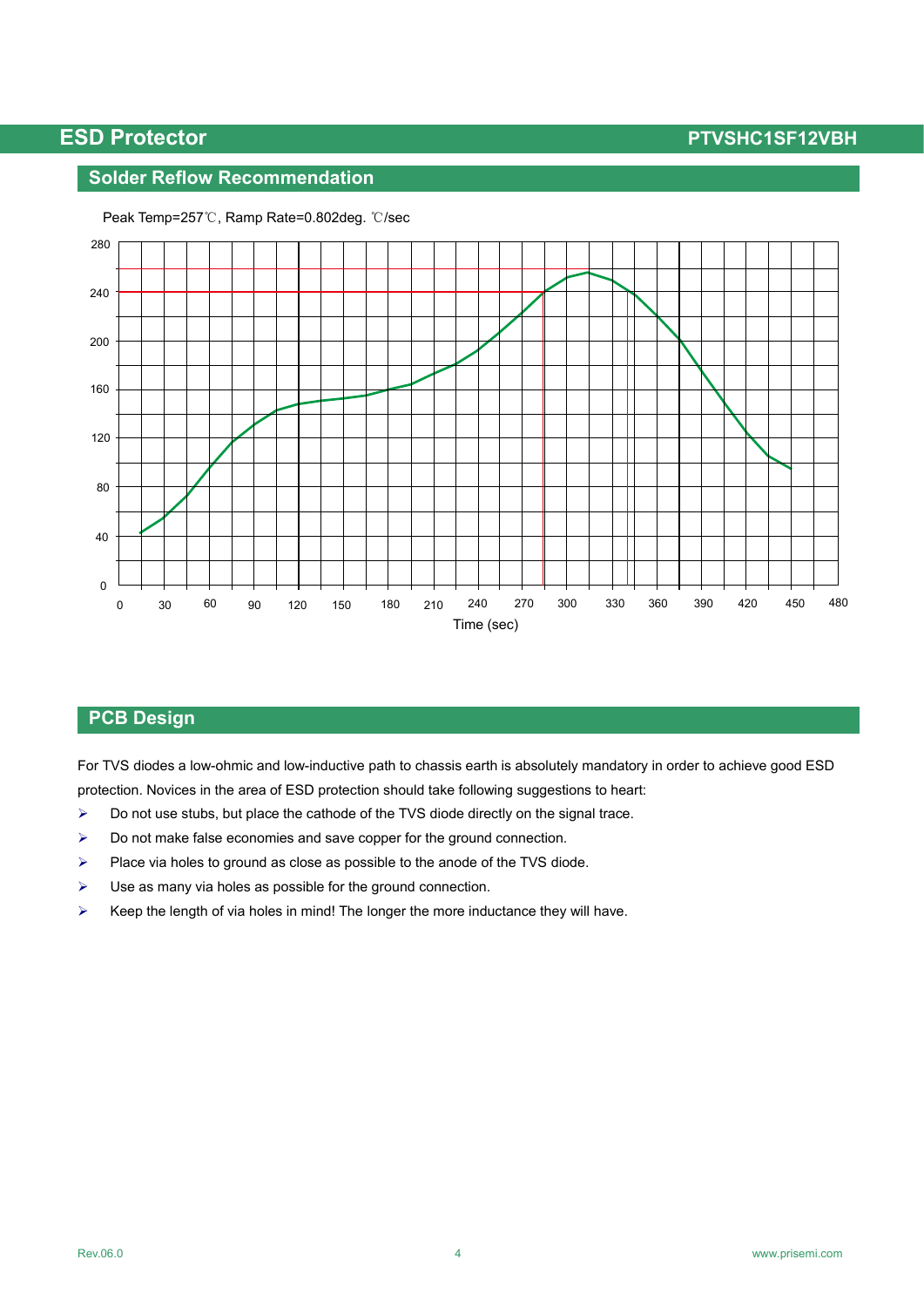# **Product dimension (SOD-123FL)**









ALLROUND

 $E$ 

Bottom View

Unit:mm

|              | <b>Inches</b> |            | <b>Millimeters</b> |            |  |
|--------------|---------------|------------|--------------------|------------|--|
| <b>Dim</b>   | <b>MIN</b>    | <b>MAX</b> | <b>MIN</b>         | <b>MAX</b> |  |
| Α            | 0.031         | 0.039      | 0.80               | 0.98       |  |
| $\mathsf{C}$ | 0.002         | 0.010      | 0.05               | 0.25       |  |
| $H_E$        | 0.138         | 0.154      | 3.50               | 3.90       |  |
| E            | 0.061         | 0.077      | 1.55               | 1.95       |  |
| D            | 0.098         | 0.114      | 2.50               | 2.90       |  |
| g            | 0.020         | 0.043      | 0.50               | 1.10       |  |
| e            | 0.024         | 0.039      | 0.60               | 1.00       |  |
| k            | 0.004         |            | 0.10               |            |  |
| ∠            | $7^\circ$     |            |                    |            |  |





**Suggested PCB Layout**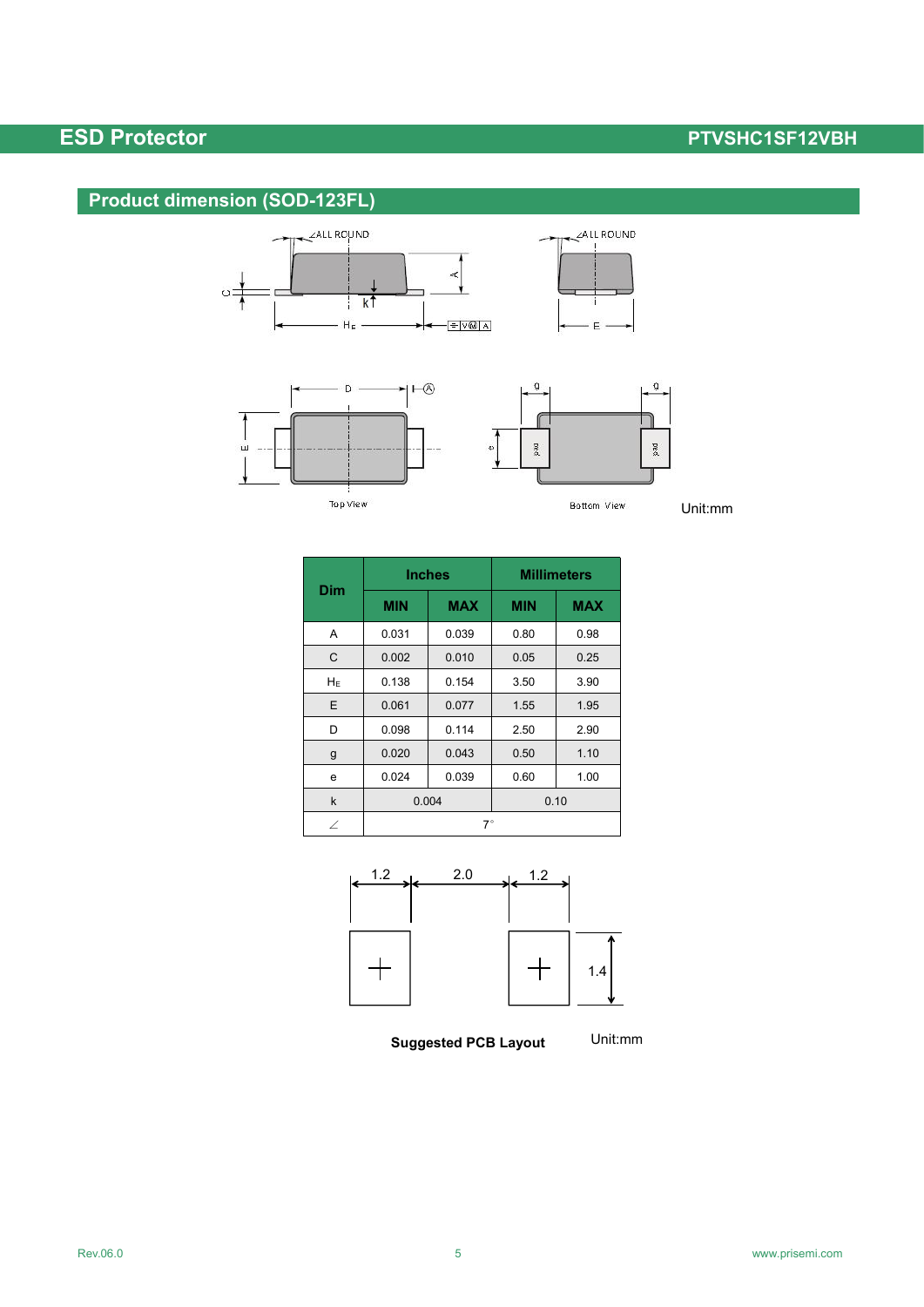# **Marking information**



# **Ordering information**

| <b>Device</b>  | Package                             | Reel | Shipping            |
|----------------|-------------------------------------|------|---------------------|
| PTVSHC1SF12VBH | SOD-123FL<br>$\mathsf{L}$ (Pb-Free) | 71   | 3000<br>Tape & Reel |